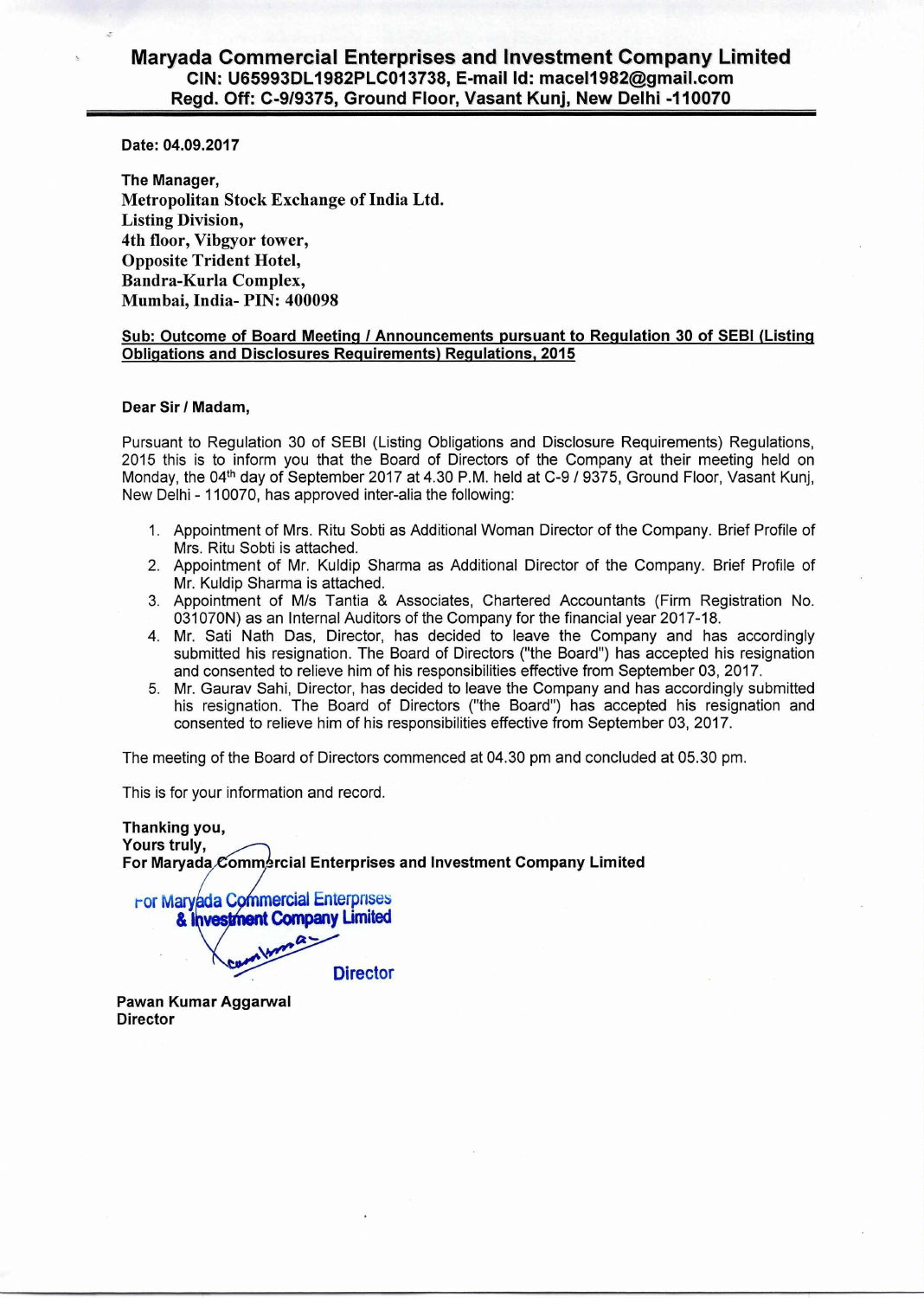## **BREIF PROFILE OF MR. KULDIP SHARMA:**

| Name of Director                 | Mr. Kuldip Sharma          |
|----------------------------------|----------------------------|
| Date of Birth                    | 29.03.1952                 |
| DIN                              | 06746475                   |
| Date of Appointment              | 04.09.2017                 |
| Appointed as                     | <b>Additional Director</b> |
| Category                         | Non - Executive            |
| Qualification                    | <b>B.tech Graduate</b>     |
| Name of other listed entitie(s)  |                            |
| in which he also holds the       | None                       |
| directorship                     |                            |
| Name of Committee(s)<br>of       |                            |
| listed entitie(s) in which he is | None                       |
| Chairman/Member                  |                            |
| Number of Shares held in the     | None                       |
| Company                          |                            |
| Relationship<br>with<br>Other    | None                       |
| Director(s) in the Company       |                            |

cial Enterprises **pany** Umited ror mary & In **Director**